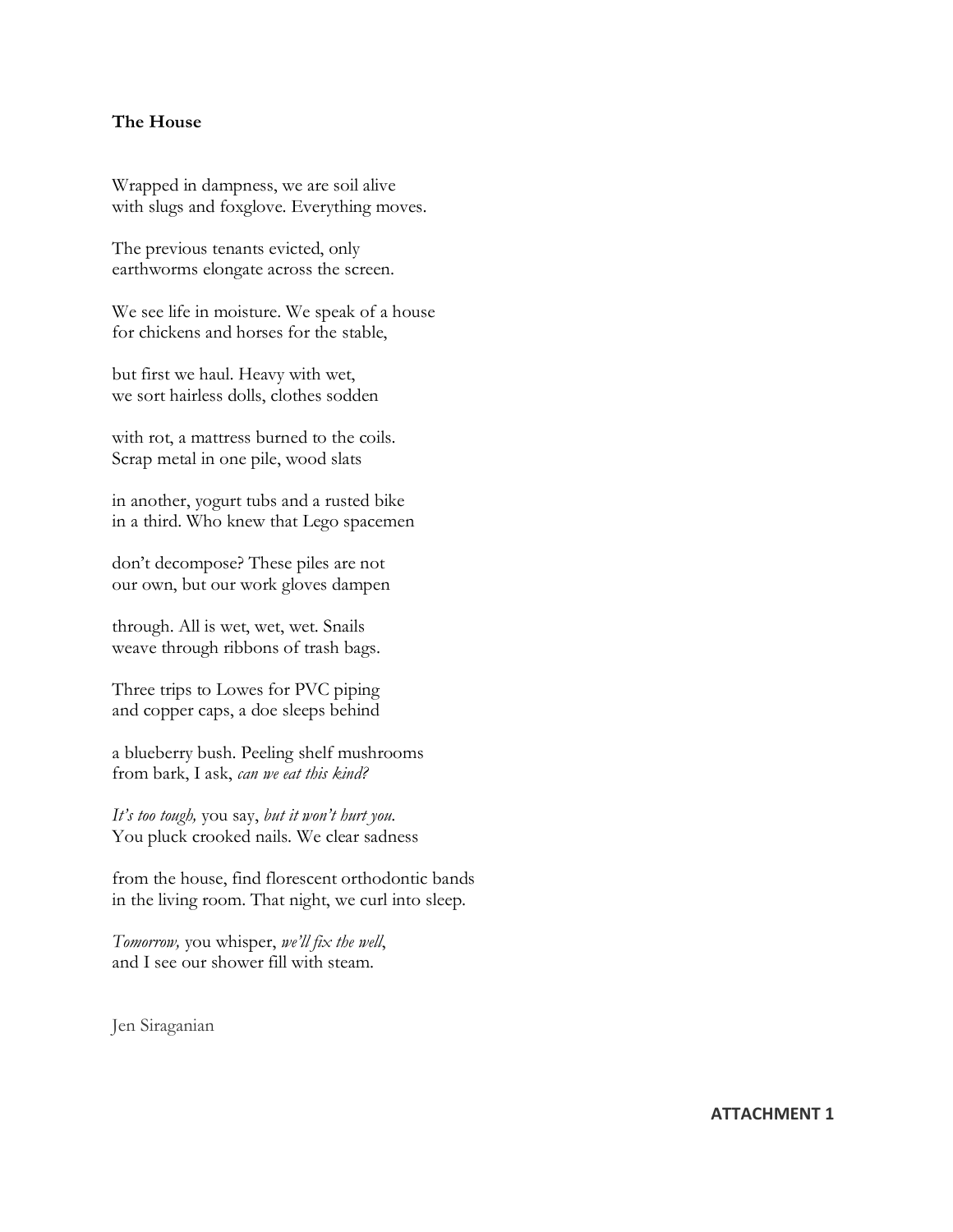## **My Uncle Offers Me a Cow**

It's Christmas Eve in New Jersey, and my uncle pulls me close to the grand piano. He doesn't ask about San Francisco or why I left my job, but *when are you going to be a bride?* I pick off the fuzz from my sweater, wish my glass held whiskey.

He looks at me, grips my elbow, and says, *If you were in Armenia, they would take you and all the other single men and women…* I think he will say, *shoot us*, because the Genocide stories start the same way: *they gathered all the men, lined them up, and…*or *they took the children, brought them into the woods,* and so on. But no, I will not be shot.

*And you would stand in a circle, alternating men and women. Then you take the hand of the man next to you and he is your husband. Then each couple is given a cow.* I snicker. *You need a cow to start a family. You have until August. Why August? Why not?* 

How can I argue with a man riddled with tumors, a man who has eight months to live? I mention that sharing a studio apartment with a cow might be difficult, but he shakes his head, *you're missing the point.*

Jen Siraganian